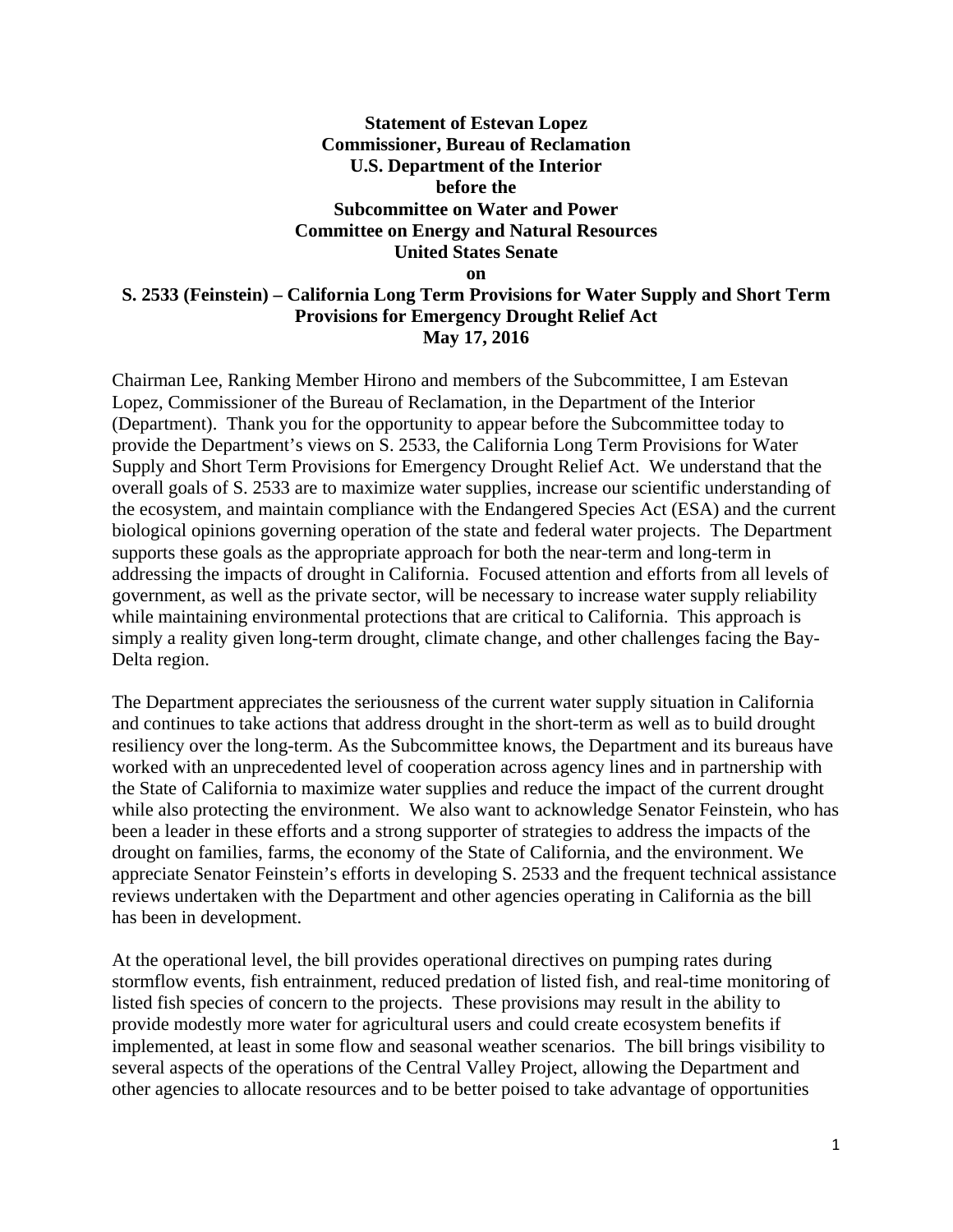that improve water management. As one example, provisions of the bill extending the time period to convey voluntary water transfers water transfers may provide additional options to drought-stricken water users for obtaining water supplies, while addressing issues related to the timing of the conveyance of that water through the Bay-Delta. The bill allows federal agencies to ensure necessary actions related to the transfers are in process with sufficient time to ensure benefits from the transfers can be maximized. Another example is the authorization to increase pumping during some winter storm events. This authorization allows the agencies to be prepared on very short notice to take advantage of this additional potential water supply, while remaining protective of listed species.

We are aware of much discussion by some stakeholders over whether the provisions of S. 2533 are consistent with the ESA and biological opinions governing operation of the state and federal projects. The provisions of this bill add new statutory language to direct the actions of the Secretaries in the implementation of their responsibilities under the ESA and other applicable law, generating issues around whether these provisions are intended to supersede or otherwise modify existing requirements in the current biological opinions governing the system. We understand that the author of the legislation intends that these provisions be interpreted as consistent with the ESA and implemented in a manner that is consistent with the current biological opinions, even while directing the Secretaries to exercise their existing discretion to adaptively manage these operations based upon the best available science and as conditions warrant. We very much appreciate and concur with this intent, and we believe that we are able to implement these directives in a manner that is consistent with the ESA and the biological opinions.

We are also mindful that new statutory language generates new litigation opportunities, which we hope to minimize. We are therefore open to working with the bill sponsor and the Members of this Committee to address some of the ambiguities in the current text. For instance, the operative language in Title III prohibits actions that would cause additional adverse effects to listed species beyond those analyzed in the biological opinions. Our interagency review has determined that there is a potential drafting anomaly in that the operative language- "the Secretaries shall take no action pursuant to this Act that would cause additional adverse effects on the listed fish species beyond the range of effects anticipated to occur [under] the applicable biological opinion" - is found in sections 301(e) and 303(a), but is not present in section 302. While the operative language modifies the entire Act, in order to minimize any attempt to construe Section 302 as not being subject to this standard, we recommend similar operative language is included in Section 302 so it is clear that all actions under Section 302 are subject to this standard. We would also note that the proposed operable standard contemplates a longer time period (for the duration of the opinions) than may be pertinent to the actions at hand (shortterm, real time), suggesting that some modest language changes might be warranted.

We also note the savings clause in section 701 which states that S. 2533 shall not be interpreted or implemented in a manner that "overrides, modifies, or amends" the ESA or the application of the biological opinions. The combination of these provisions leads us to conclude that the directives in this legislation are to be implemented in a manner consistent with the ESA and the current biological opinions for the federal and state projects. We stand ready to work with the bill sponsor and the Committee on modest technical and conforming amendments to the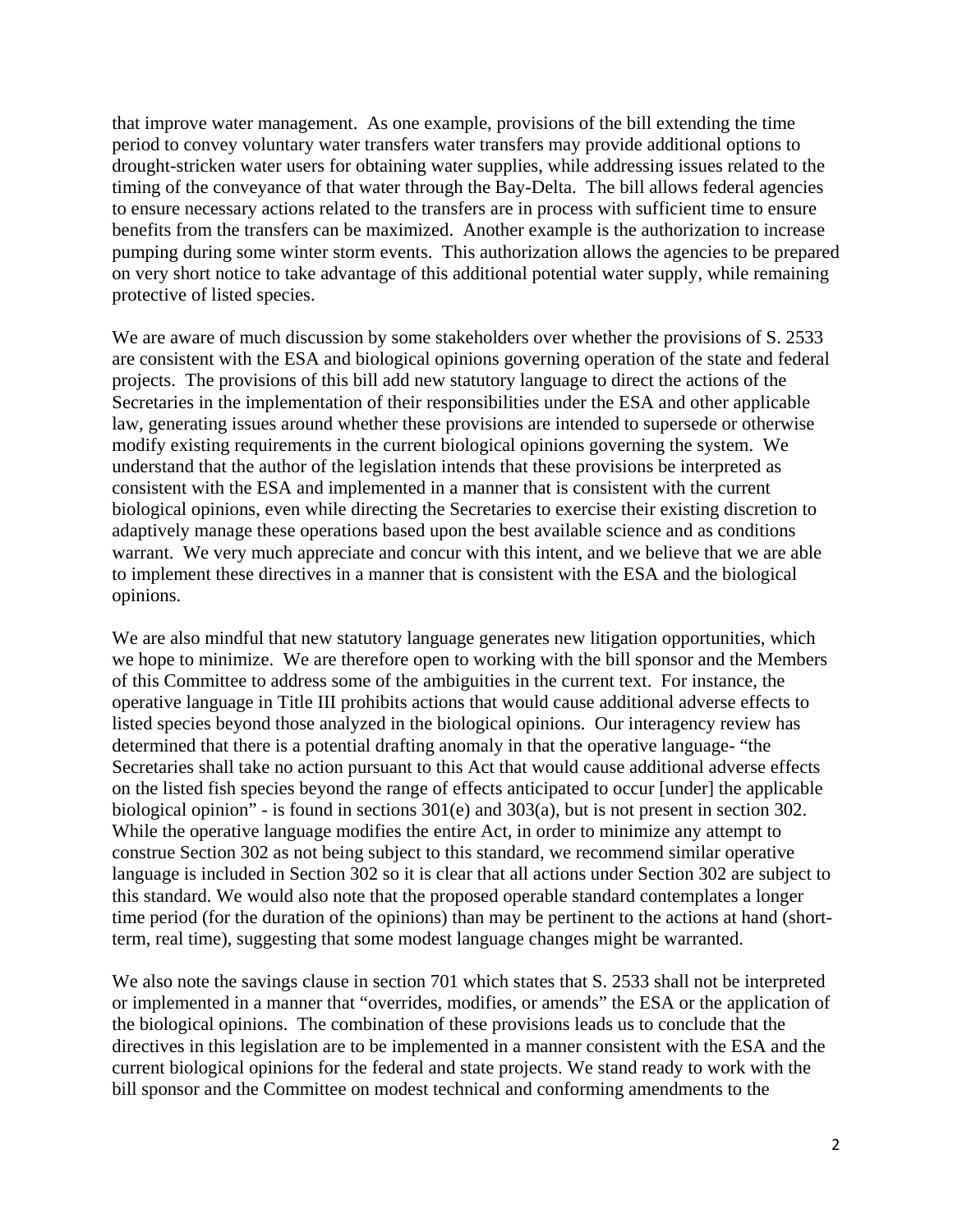language where warranted. We would also like to encourage the use of crystal clear legislative history in the form of committee reports and accompanying floor statements to minimize litigation during implementation, and we would be pleased to work with the Member on such supporting material.

Moreover, while S. 2533 codifies the flexibility we have exercised in our drought contingency plans over the past several years, we also wish to be clear that there is little, if any, operational flexibility remaining in the biological opinions beyond that already being exercised. Consequently, as indicated by the 2015 Statement of Administration Position on H.R. 2898 (Valadao), the Department will be concerned with, and likely oppose, any subsequent change in the authorizations contained in S. 2533 that purport to create additional flexibility in the biological opinions by amending those opinions or the ESA itself. It is critical that the decisionmaking involved in operating Reclamation's Central Valley Project and California's State Water Project be based on the best available science as applied pursuant to existing environmental laws.

In the longer term, S. 2533 authorizes significant new investments in proven water supply and conservation activities that will help make California's water supplies more resilient in the face of drought. Locally-supported projects such as water recycling, water efficiency improvements, desalination, groundwater storage, distributed treatment systems and surface water storage are given thoughtful consideration in S. 2533, with requirements for robust non-federal cost sharing for new projects. It has become clear that the traditional Reclamation business model, where feasibility studies for federal projects must be authorized, undertaken and then provided to Congress before an authorization for construction is received, does not always address the needs of project sponsors at the state and local level. Of the five California storage studies referenced in Section 115 of the bill, one is now complete and was submitted to Congress in July 2015 (Shasta Lake Water Resources Investigation); three are still in development (North of Delta Offstream Storage/Sites Reservoir, Los Vaqueros Reservoir, and Upper San Joaquin/Temperance Flat); and the latter, Upper San Joaquin/Temperance Flat is undergoing final review within the Administration; and the final study, referenced at Section 313(b)(5), San Luis Low Point Improvement Project (SLLPIP), requires further analysis and resolution of identified safety concerns at B.F. Sisk Dam (B.F. Sisk impounds San Luis Reservoir).

We are finding that state and local jurisdictions are developing their own funding for many of these types of projects and would like to have a federal partner but are unable to wait for an authorization for Reclamation to participate in such a project. Consequently, we are of the view that in addition to the traditional Reclamation paradigm for study, authorization, then participation in federal water projects, Congress should revisit a standing authorization that allows some level of investment in state and local projects as is contemplated in S. 2533. If enacted, the Department would implement the bill such that participation would be based on performance-based criteria for overall economic, technical, financial, and environmental feasibility for the proposed project. While it is anticipated that the state and local sponsors would undertake the required planning and pre-authorization studies, the Secretary would be able to provide technical assistance on these studies.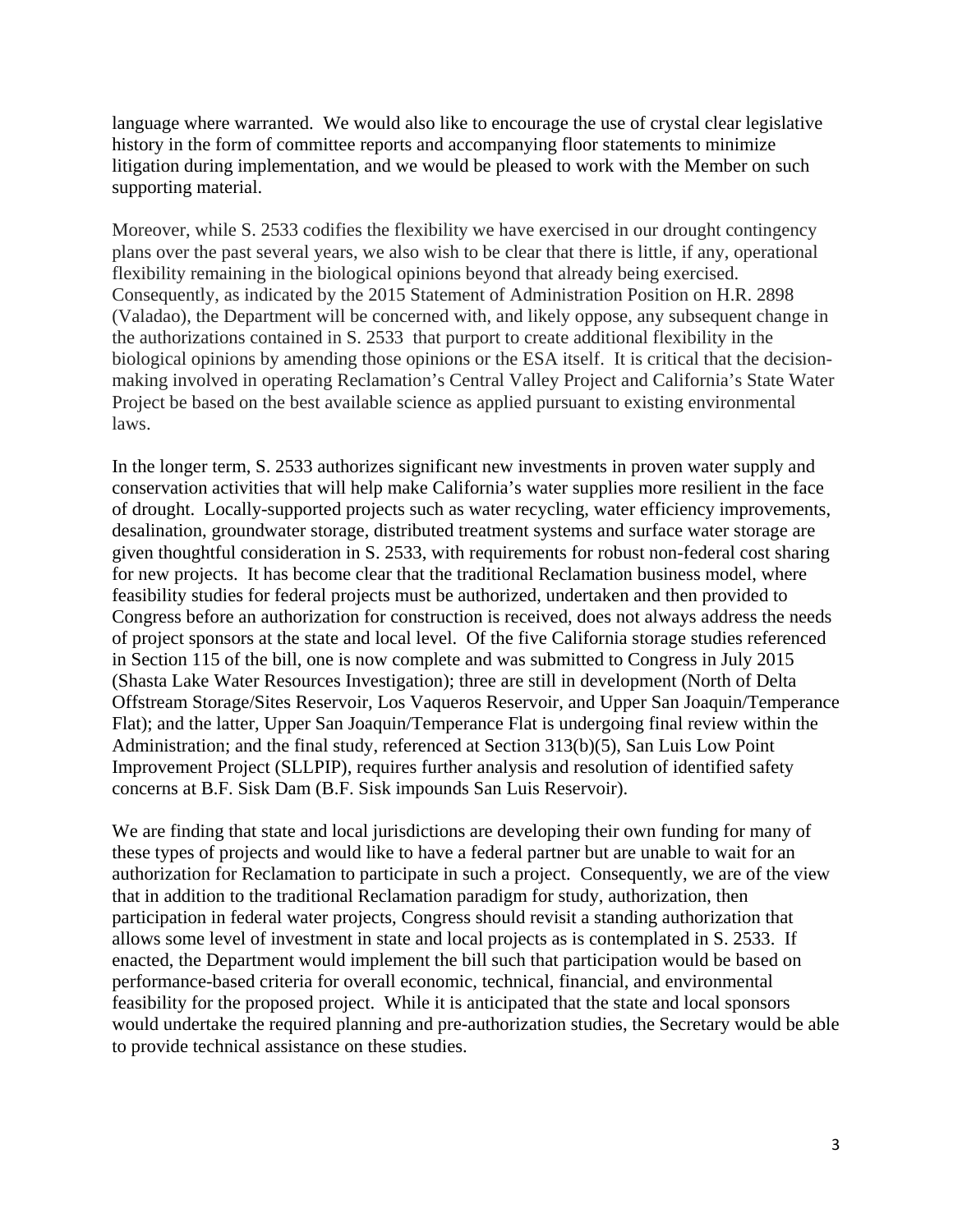Sections 112, 121, and 131 through 141 of S. 2533 contain many new authorizations with different funding mechanisms. In general, the Department appreciates the bill's recognition that federal water resource investments can effectively leverage additional state, local, and private funds to encourage drought resiliency. The Department appreciates and fully supports the increase in WaterSMART funding authorization to \$500 million. The water and energy efficiency grant program has been tremendously successful in stretching water supplies in the West, and building drought resiliency. The Department advises that it is still assessing and evaluating the information necessary for it to determine whether RIFIA presents an effective and efficient use of taxpayer dollars. The Administration is exploring alternatives for infrastructure financing, including public-private partnerships, through the newly created a Natural Resources Investment Center within the Department of the Interior. We also understand the intent of these activities is to facilitate the best use of federal and non-federal dollars to reduce risk and improve the reliability of the Nation's infrastructure. While we support these goals, the authorizations in these sections do potentially overlap, thus we are appreciative of the clarification in section 121(c) prohibiting an eligible project from receiving grant funding from more than one program.

Section 113, dealing with Reservoir Operation Improvement, would direct the creation of pilot projects to implement revisions to water operations manuals. The Department notes that the directives of Section 113 fall on the U.S. Army Corps of Engineers, and that, pursuant to subparagraph  $113(g)(3)$ , the activities referenced would exclude Bureau of Reclamation (Reclamation) facilities. Reclamation agrees that maintaining operational standards that reflect both the current state of science as well as changes in climate and hydrology is an important part of supporting water resource management. In Fiscal Year 2015 Reclamation began a Reservoir Operations Pilot Initiative as part of the WaterSMART program. Historically, uncertainties in weather prediction and assumptions of an unchanging climate have resulted in conservative federal operating criteria for reservoir management. It is expected that in some locations these criteria will have to be updated with consideration for weather forecast technology and shifts in climate conditions. In 2015 Reclamation selected five pilot studies, one within each of Reclamation's regions, to initiate work that is expected to be completed in FY 2018. The Reservoir Operations Pilot Initiative is a high priority action under Reclamation's Climate Change Adaptation Strategy with a goal to increase water management flexibility. These activities are critical to understand where flexibilities may be increased through identifying trends in historic and projected climate, hydrology, sedimentation, and conjunctive groundwater management.

As stated in Deputy Secretary Connor's October 2015 testimony on S. 1894, the Department supports the discretionary approach to authorities found in Section 203 for the benefit of fish and wildlife. Provisions intended to build upon the agencies' current actions to improve data gathering, monitoring, and scientific methodologies can greatly benefit operations with respect to water supply and species protection. In particular, the language authorizing federal participation in a 100-percent locally funded pilot program to protect native anadromous fish in the Stanislaus River, Delta and other tributaries, if based upon well-shaped research strategies and developed through a collaborative scientific and technically disciplined process (akin to our work in the Collaborative Adaptive Management Team), could help create a strengthened predation research program able to provide near- and long-term benefits for the environment and for state and federal water users across California.